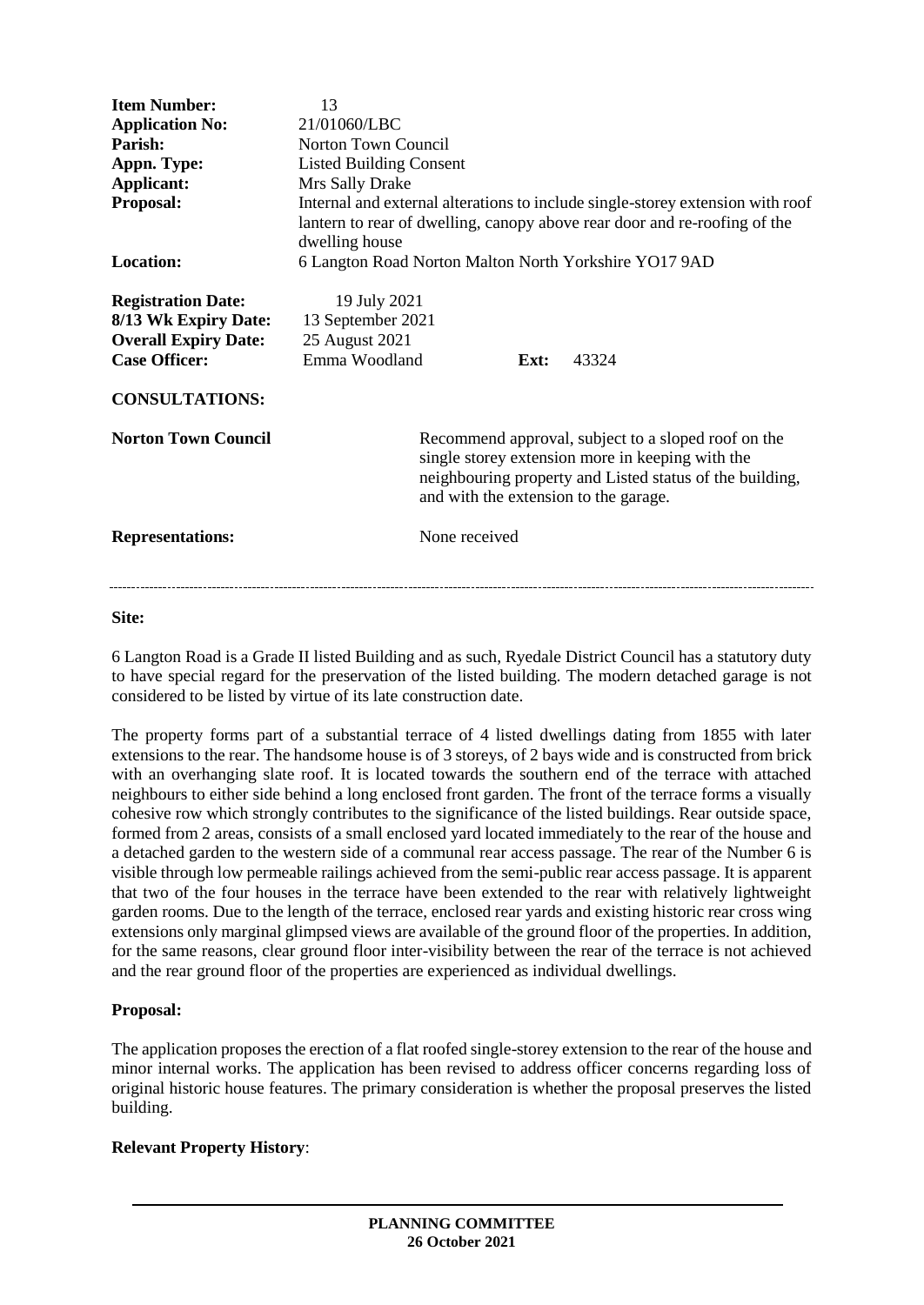11/00064/LBC-External alterations to include replacement of windows and blocking up of doorway to west elevation and replacement of window with door and window on north elevation

# **Policies:**

Local Plan Strategy - Policy SP12 Heritage National Planning Policy Framework

# **Appraisal:**

The extension proposed to the listed building is of a lightweight flat roofed design with a glazed lantern. It will infill much of the rear yard and proposes the removal of much of the flank wall of the later extension and the removal of the original rear window and its lower brickwork. The flank wall of the house is later in date and has been heavily altered and it is considered that there will be no harm proposed to the listed building in the removal of a large area of the flank wall. The window of the original back wall is proposed for removal. It appears that the window is likely to be the original window featuring handmade glass. It is considered that there will be harm caused to the listed building by virtue of the removal of an original feature of the property in an external elevation. The degree of harm is considered to be on the mid range of less than substantial. The harm however is considered to be balanced by the beneficial re-roofing of the listed building which is proposed to be secured by condition prior to the erection of the extension.

First floor works have been revised to retain original historic features to include retaining landing panelling and an original cupboard.

It is considered that the flat roofed design of the extension is of a sympathetic scale, design and materials and will relate well to the listed building. The flat roofed design will maintain the visible form of the existing window lintel and better reveal the listed building. It is considered in this case that due to visible separation from its neighbours that variation in the design of rear extensions is not highly significant.

# **Other Matters Raised Including Consultation Responses:**

Norton Town Council have no objections to the principle of the proposal however they are of the opinion that the roof of the rear extension should have a pitched form.

It is considered that the scale, design and materials of the proposal relate to the listed building and that the listed building will be preserved. The proposal therefore complies with Policy SP12 of the Ryedale Plan and the NPPF and Members are asked to approve the application.

# **RECOMMENDATION: Approval**

1 The development hereby permitted shall be begun on or before .

Reason:- To ensure compliance with Section 18(1) of the Planning (Listed Buildings & Conservation Areas) Act 1990.

2 The development hereby permitted shall be carried out in accordance with the following approved plans: D420016: 05 Rev A, 06 Rev A, 07 Rev A, 08 Rev A.

Reason: For the avoidance of doubt and in the interests of proper planning.

3 Before the erection of the proposed house extension, the re-roofing of the house with either reclaimed slate or slate to match the existing roof covering shall be completed.